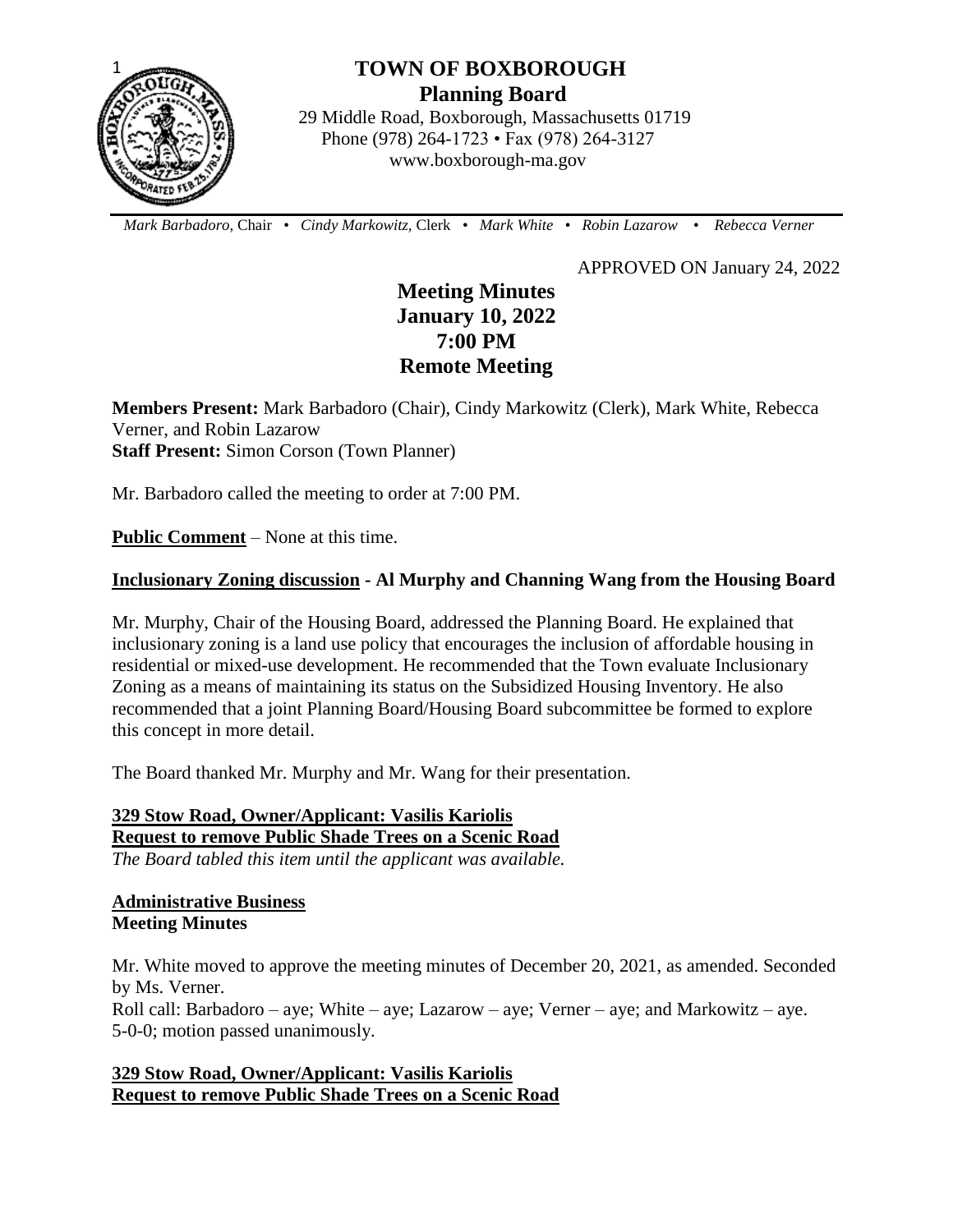Mr. Barbadoro opened this public hearing at 7:40pm and read the legal notice.

Mr. Kariolis stated that there are two pine trees at the end of his driveway that have some damage to them. He is concerned these trees could cause harm to his or neighboring properties. He would like to have the two trees removed, and possibly replant different trees in the location in the future.

Mr. Barbadoro noted that the Town Planner and Tree Warden are both recommending denial of this request.

Mr. Kariolis explained that one of the trees has extensive damage along its bottom 5'. The two trees are very large, and he would like to place nicer trees in the location.

Mr. Corson explained that a tree company makes decisions each year regarding trees along the Town's right of way. These two trees were not indicated for removal.

Ms. Markowitz explained that she noticed the bark was cut away along the base of one of the trees. She noted that there are a lot of large pine trees along the road in this area.

It was noted that the applicant would likely not be able to plant new trees in this location in the Town's right of way. Mr. Barbadoro stated that the Tree Warden can allow this. Mr. Kariolis stated that his intention is to place new trees along the landscaped area of his property.

Mr. White stated that the Board's job is to look after the Scenic Road bylaw. He noted that the Town or Littleton Electric could remove these trees at any time. It makes sense for these parties, and the owner, to keep an eye on these trees for possible removal in the future, if needed.

Anne McNeese explained that there are a number of trees along Stow Road that have incurred damage. It is important to look at the whole health of the tree.

Susan Cooney, 287 Stow Road, stated that there are trees along the road that have been damaged by the snowplow, but she is concerned with so many trees being removed along the road.

Anna McDonald, neighbor to the applicant, stated that one of the trees being discussed is substantially damaged, but not all damage will make a tree likely to fall. The other tree is a massive white pine that is likely 100 years old and seems healthy.

Mr. Kariolis stated that he is still seeking permission to remove these trees.

Mr. White moved to close the hearing. Seconded by Ms. Verner. Roll call: Barbadoro – aye; White – aye; Lazarow – aye; Verner – aye; and Markowitz – aye. 5-0-0; motion passed unanimously.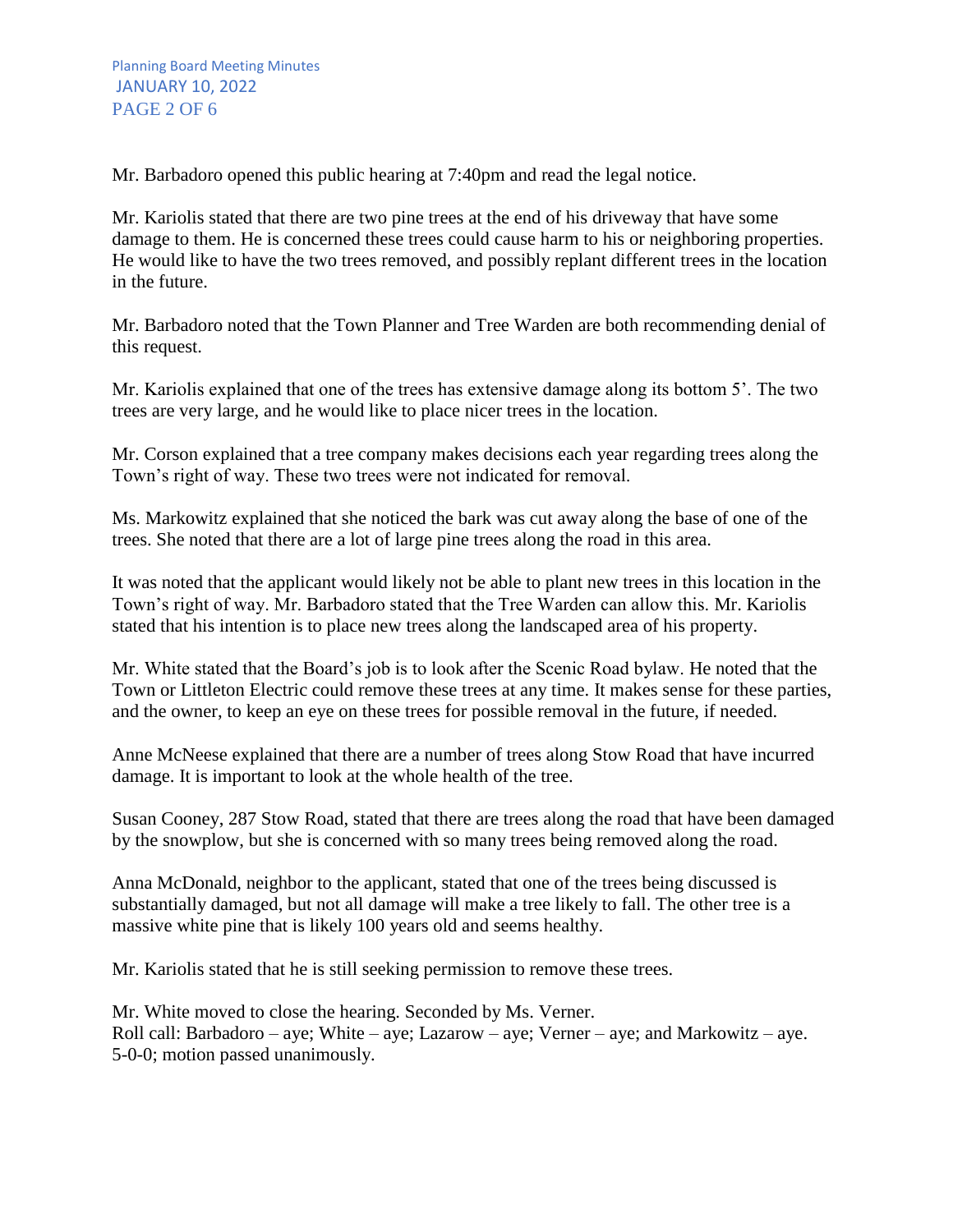Planning Board Meeting Minutes JANUARY 10, 2022 PAGE 3 OF 6

Ms. Lazarow moved to deny the applicant's request to remove the two trees in question. Seconded by Ms. Verner. Roll call: Barbadoro – aye; White – aye; Lazarow – aye; Verner – aye; and Markowitz – aye. 5-0-0; motion passed unanimously.

## **Zoning Bylaw Recodification – Discussion of Draft #1**

Mr. Corson noted that the bylaw draft has been broken into five sections. Board members may make comments and send them to him, so that he can share them with the Barrett Planning Group. The hope is to have comments back by Thursday, January 20, 2022. The Board will then have the first of several public hearing discussions on this document on January 24, 2022.

## **Stormwater Bylaw & Stormwater Management Regulations**

Mr. Corson stated that the bylaw hearing will occur at the Select Board's meeting on January 24, 2022, at or about 7:00pm.

The Board reviewed the draft regulations document.

## **Project Dragonfly**

There was discussion about this agenda item and Open Meeting Law, as it may be unclear to the public what this agenda item is in reference to.

Mr. Barbadoro noted that this item is in regard to a historical application for a biopharmaceutical property in the Beaver Brook development, proposed by a State Agency with a codename of Project Dragonfly. This is being discussed as an example of how the Town accepts applications from State agencies.

The Board agreed to table this to a future meeting.

#### **Sale of 1414 Massachusetts Avenue**

Mr. Barbadoro stated that 1414 Massachusetts Avenue sold for \$76M.

Ms. Markowitz noted that there are obligations through the site plan approval process on the owners of this property. She asked that it be determined who the owner currently is. Having the building full should mitigate abatements from the Town. She noted the importance of baseline studies on existing resource areas in Town.

#### **Property Tax Bills**

Mr. Barbadoro explained that this agenda item is to discuss large increases to the Town's property tax bills.

Ms. Markowitz noted that the tax bill increases are to cover the approved, voted on proposed budget at the last Town Meeting. These bills also deal with increased valuations that may have been on a lag over the years.

# **Planning Board Salary**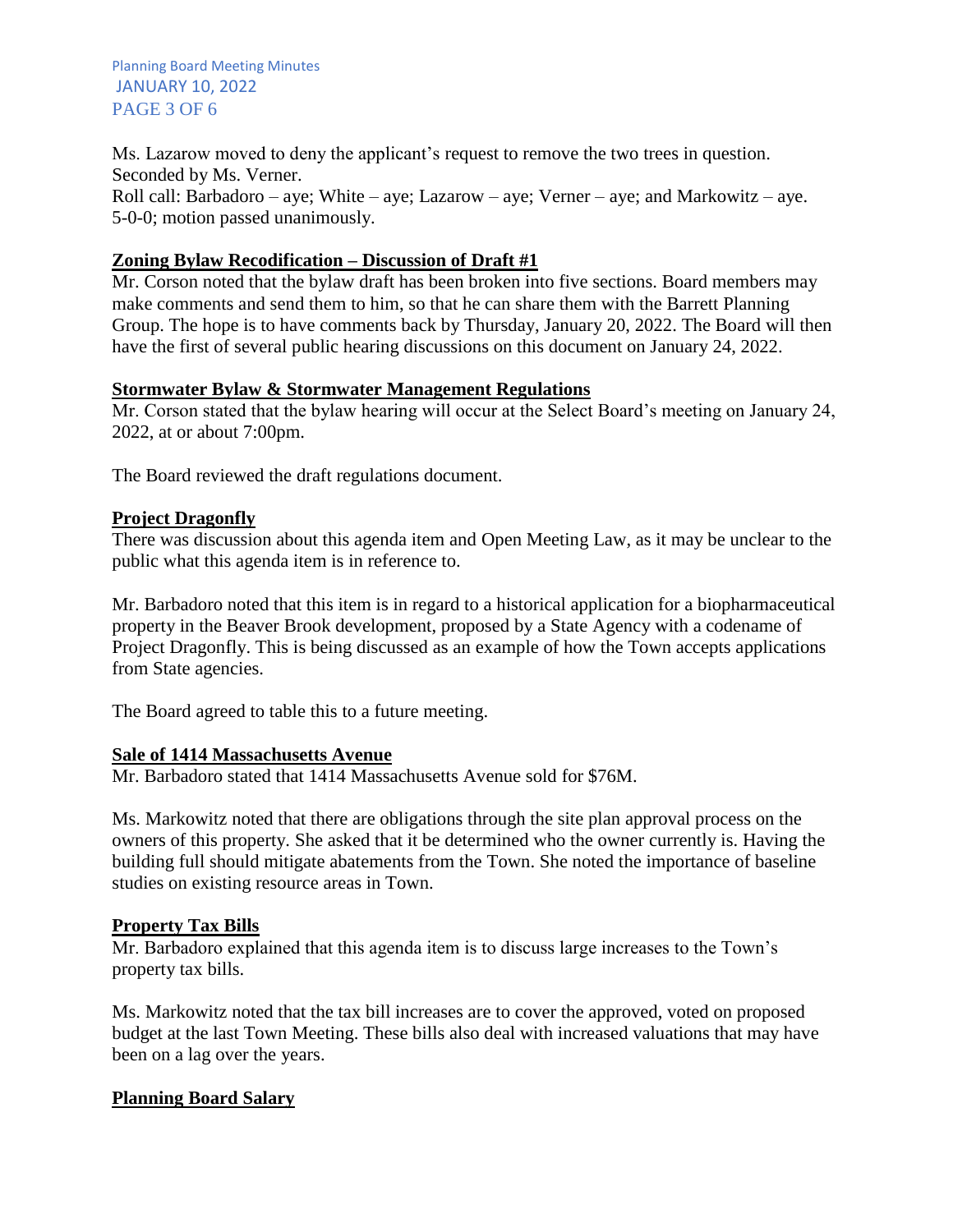Mr. Barbadoro stated that the Finance Committee has asked if any Board members will be receiving their stipend (\$400) this year.

Becky Neville, Finance Committee, stated that the Select Board has opted not to take their stipend this year; the School Committee has opted to take their stipend this year. If this stipend item is taken by the Board, it is placed into the budget and will be raised and appropriated.

Mr. Barbadoro moved to that the Town budget for each Planning Board member to receive the \$400/year stipend (total \$2,000), and that each member then decide privately and individually whether to take the stipend. Seconded by Ms. Markowitz.

Roll call: Barbadoro – nay; White – aye; Lazarow – aye; Verner – aye; and Markowitz – aye. 4-1-0; motion passed.

## **Office of Land Use and Permitting**

Mr. Barbadoro explained that Interim Town Administrator Terenzini is planning to do a reorganization and combine offices to create an Office of Land Use and Permitting. This would likely lead to the hiring of an Assistant Town Planner.

## **Administrative Business**

## **Correspondence**

The Board received correspondence from Rich Guzzardi, Economic Development Committee (EDC), regarding the Office of Land Use and Permitting and support for the EDC, which Mr. Barbadoro read into the record.

Mr. White questioned the status of the Town Planner MOU. It was noted that this is still with Interim Town Administrator Terenzini.

# **Technical Assistance Program Grant Application and other Grant Opportunities**

No update at this time.

#### **American Rescue Plan Act (ARPA) projects**

No update at this time.

#### **Solar Bylaw Subcommittee**

Ms. Verner stated that the Sustainability Committee will take up this item at its meeting on Wednesday. The hearing process on the bylaw will begin on January 24, 2022, 7:30 pm.

# **Town Center/Enclave Project**

Mr. Corson explained that sod has been delivered and installed in the infield area, protected with a silt fence.

# **Campanelli Campus development options**

No update at this time.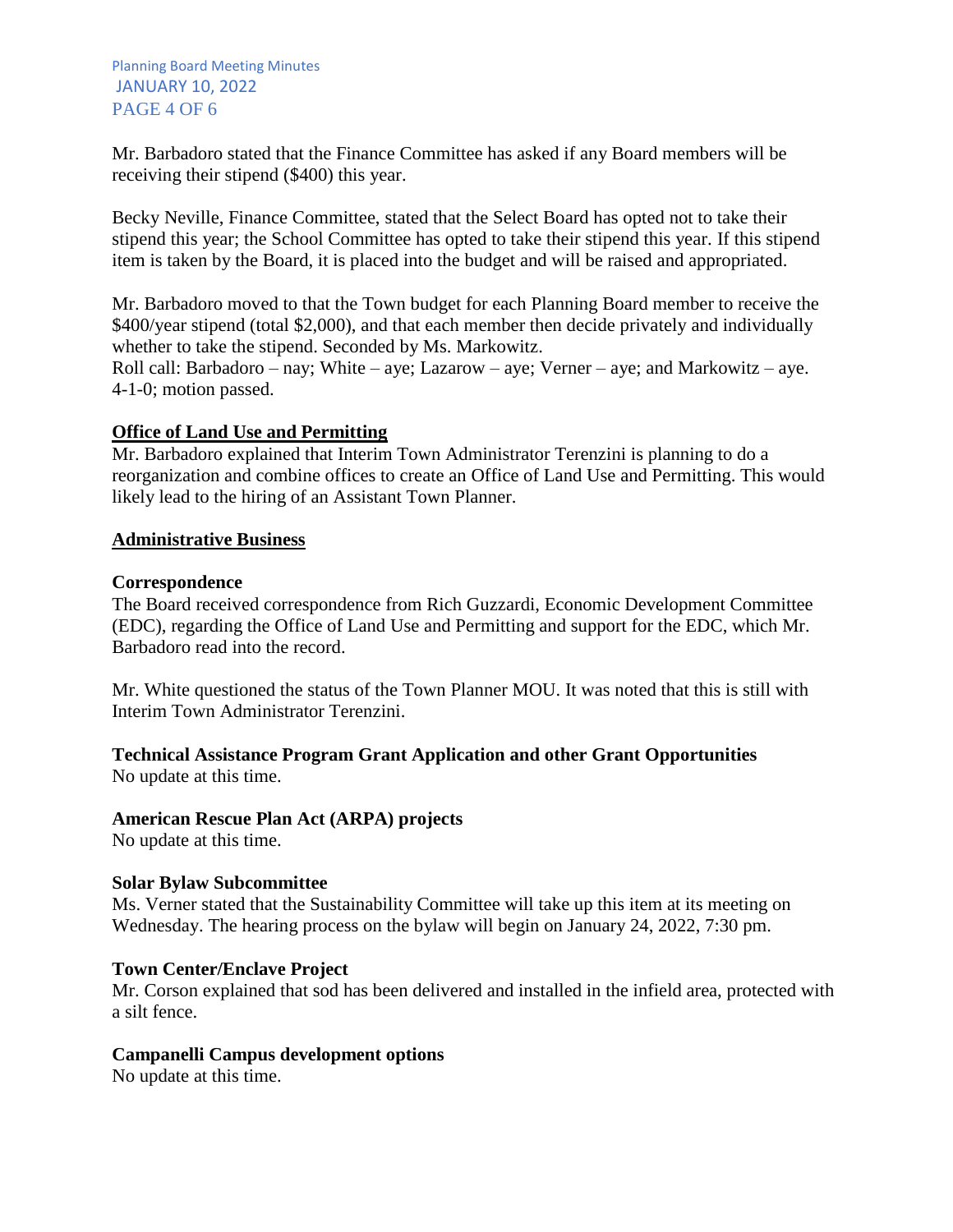Planning Board Meeting Minutes JANUARY 10, 2022 PAGE 5 OF 6

#### **MGL Chapter 148 Sections 26h and 26i**

Mr. Barbadoro stated that Wes Fowlks, Chair of the Select Board, will not be placing these items on Special Town Meeting, but plans to hold public hearings and may place it on the Annual Town Meeting.

**Planning Board Training** No update at this time.

#### **Master Plan Action Items Spreadsheet**

No update at this time.

#### **Website update**

#### **1414 Massachusetts Avenue – Arranta Bio Site Plan Approval Decision:**  https://www.boxborough-ma.gov/DocumentCenter/View/1993/1414-Mass-Ave-Site-Plan-Approval-2021

# **Legislative Update**

No update at this time.

#### **Committee Reports:**

#### **Water Resource Committee (Barbadoro) –**

Mr. Barbadoro noted that this Committee is meeting tomorrow evening at 7pm.

#### **Community Preservation Committee (Lazarow) –**

Ms. Lazarow stated that the CPC voted to move forward the Warrant Article from the Water Resource Committee. This will be drafted, and the language will be reviewed at a future CPC meeting.

#### **Economic Development Committee (White) –**

This Committee will be meeting this Thursday.

#### **MAGIC Representative (Markowitz) –**

There will be a meeting tomorrow.

Ms. Markowitz noted that she will be attending the MBTA Communities webinar tomorrow and will update the Board at the next meeting.

Mr. White moved to adjourn the meeting at 10:38 pm. Ms. Verner seconded. Roll call: Barbadoro – aye; White – aye; Lazarow – aye; Verner – aye; and Markowitz – aye. Unanimously passed.